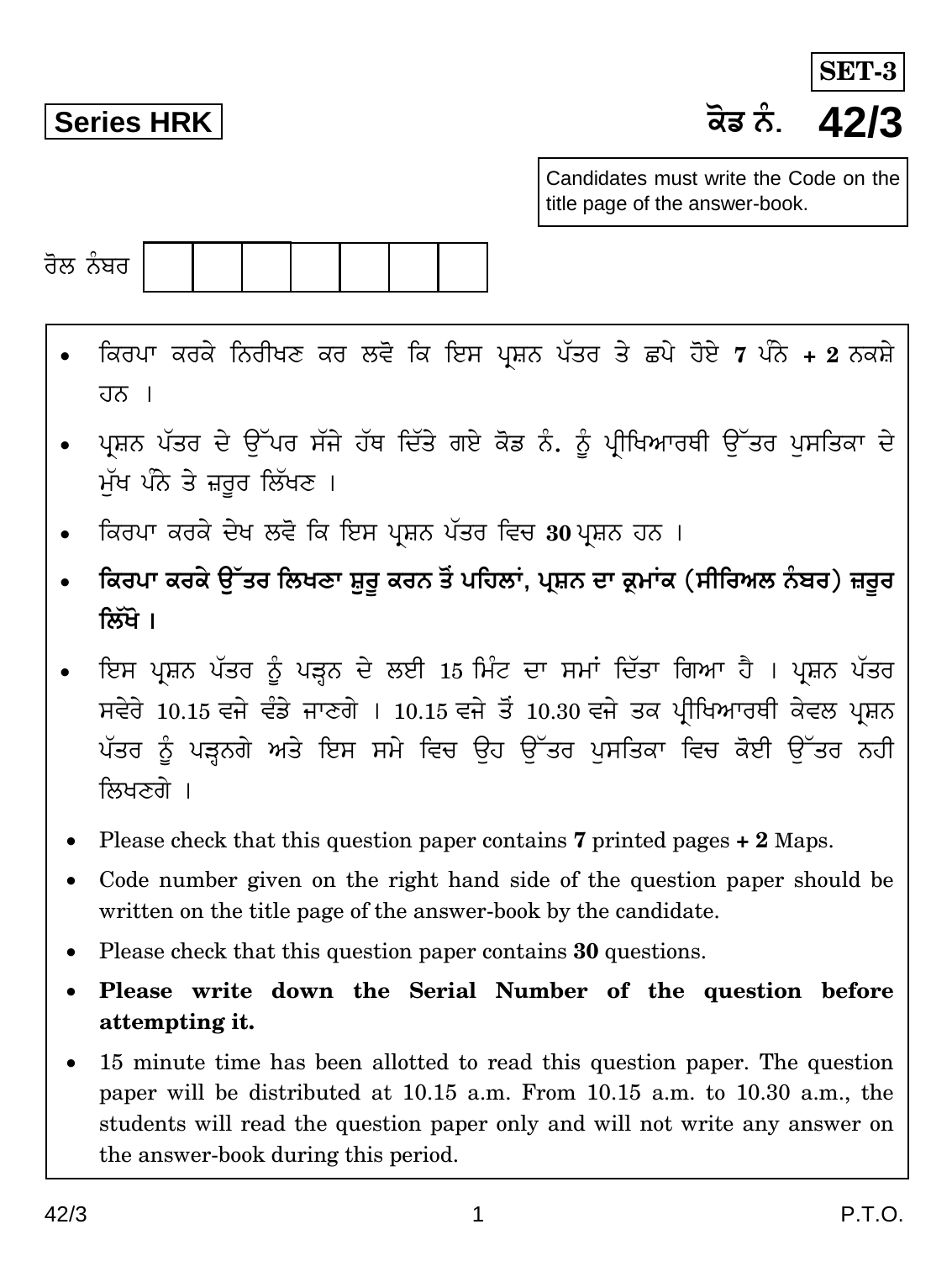# $\hat{\textbf{H}}$ ਕਲਿਤ ਪ੍ਰੀਖਿਆ – II

# **SUMMATIVE ASSESSMENT – II**

# ਸਮਾਜਿਕ ਵਿਗਿਆਨ

# (ਪੰਜਾਬੀ **ੳਲ**ਥਾ)

# **SOCIAL SCIENCE**

### **(Punjabi Version)**

 $\overline{H} H^{\dagger} H^{\dagger} : 3 \, \overline{u} \overline{\overline{c}}$  and  $\overline{c}$  and  $\overline{c}$  and  $\overline{c}$  and  $\overline{c}$  and  $\overline{c}$  and  $\overline{c}$  and  $\overline{c}$  and  $\overline{c}$  and  $\overline{c}$  and  $\overline{c}$  and  $\overline{c}$  and  $\overline{c}$  and  $\overline{c}$  and  $\overline{c$ 

*Time allowed : 3 hours Maximum Marks : 90*

### *ਵਿਆਪਕ ਨਿਰਦੇਸ਼ ·*

- (i) ਇਸ ਪ੍ਰਸ਼ਨ ਪੱਤਰ ਵਿਚ ਕੁਲ 30 ਪ੍ਰਸ਼ਨ ਹਨ । ਸਾਰੇ ਪ੍ਰਸ਼ਨ **ਜ਼ਰੂਰੀ** ਹਨ ।
- *(ii) ਹਰ ਪ੍ਰਸ਼ਨ ਦੇ ਸਾਮ੍ਣੇ ਉਸ ਲਈ ਨਿਰਧਾਰਿਤ ਅੰਕ ਲਿੱਖੇ ਹੋਏ ਹਨ ।*
- (iii) ਪ੍ਰਸ਼ਨ ਸੰਖਿਆ 1 ਤੋਂ 8 ਤਕ ਬਹਤ ਛੋਟੇ ਉੱਤਰ ਵਾਲੇ ਪ੍ਰਸ਼ਨ ਹਨ । ਹਰ ਇਕ  $\overline{Y}$ ਸ਼ਨ 1 ਅੰਕ ਦਾ ਹੈ । ਇਨ੍ਹਾਂ ਵਿੱਚੋਂ ਹਰ ਇਕ ਪ੍ਰਸ਼ਨ ਦਾ ਉੱਤਰ 30 ਸ਼ਬਦਾਂ ਤੋਂ ਜਿਆਦਾ ਨਹੀਂ ਹੋਣਾ ਚਾਹੀਦਾ ਹੈ ।
- (iv) ਪ੍ਰਸ਼ਨ ਸੰਖਿਆ 9 ਤੋਂ 20 ਤਕ ਹਰ ਇਕ ਪ੍ਰਸ਼ਨ 3 ਅੰਕ ਦਾ ਹੈ । ਇਨ੍ਹਾਂ ਵਿੱਚੋਂ ਹਰ ਇਕ ਪ੍ਰਸ਼ਨ ਦਾ ਉੱਤਰ 80 ਸ਼ਬਦਾਂ ਤੋਂ ਜ਼ਿਆਦਾ ਨਹੀਂ ਹੋਣਾ ਚਾਹੀਦਾ ਹੈ ।
- *(v) ਪਾਸ਼ਨ ਸੰਖਿਆ 21 ਤੋਂ 28 ਤਕ ਹਰ ਇਕ ਪਾਸ਼ਨ 5 ਅੰਕ ਦਾ ਹੈ । ਇਨ੍ਹਾਂ ਵਿੱਚੋਂ* ਹਰ ਇਕ ਪ੍ਰਸ਼ਨ ਦਾ ਉੱਤਰ 120 ਸ਼ਬਦਾਂ ਤੋਂ ਜ਼ਿਆਦਾ ਨਹੀਂ ਹੋਣਾ ਚਾਹੀਦਾ ਹੈ ।
- *(vi) ਪ੍ਰਸ਼ਨ ਸੰਖਿਆ 29 ਅਤੇ 30 ਇਤਿਹਾਸ ਅਤੇ ਭੂਗੋਲ ਦੇ ਮਾਨਚਿੱਤਰ ਸੰਬੰਧੀ ਪ੍ਰਸ਼ਨ* 3-3 ਅੰਕ ਦੇ ਹਨ । ਭਰੇ ਹੋਏ ਮਾਨਚਿੱਤਰਾਂ ਨੂੰ ਆਪਣੀ ਉੱਤਰ ਪਸਤਿਕਾ ਦੇ ਅੰਦਰ ਨੱਥੀ ਕਰੋ ।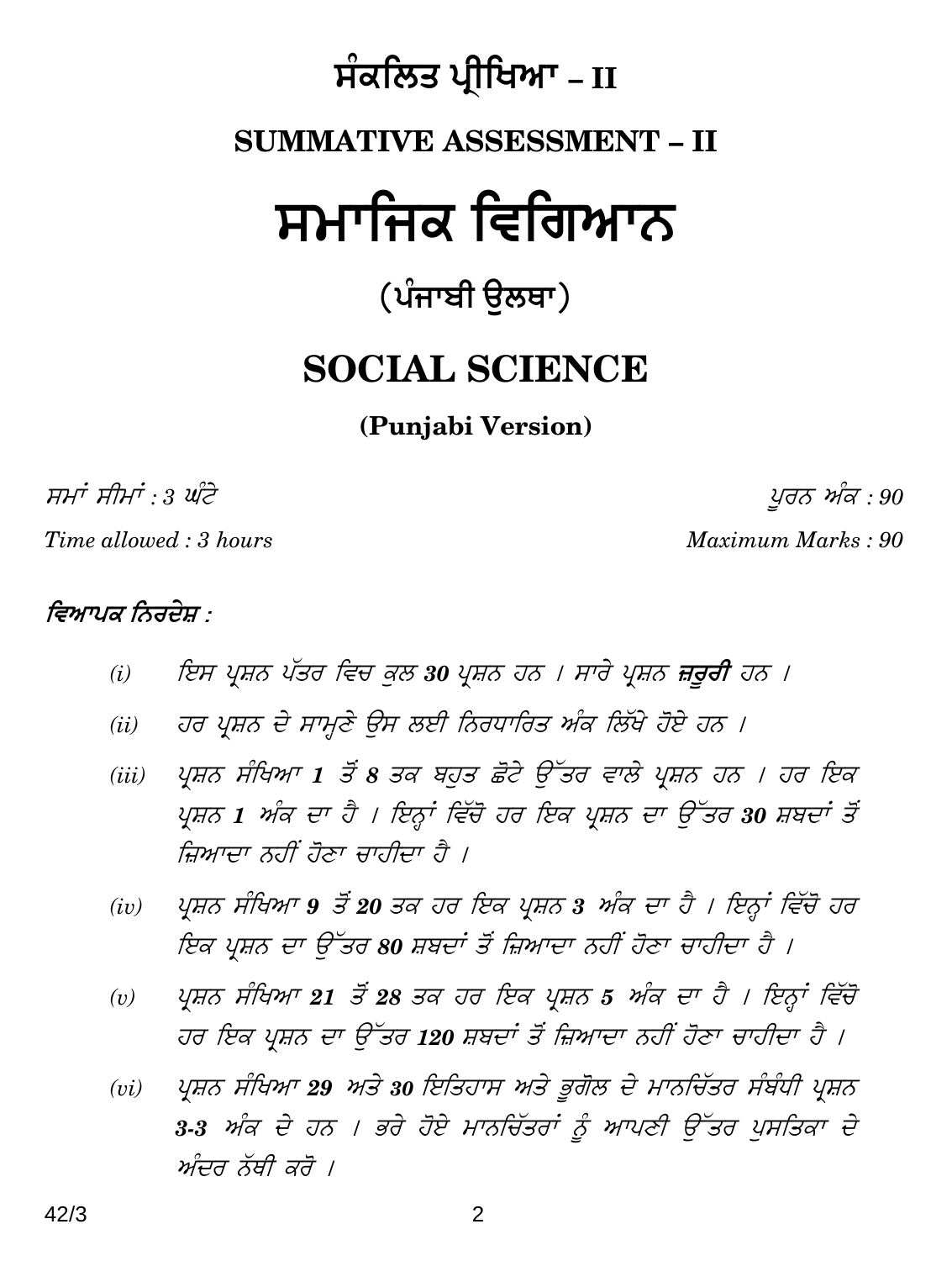ਸਤਿਆਗਰਿਹ ਦਾ ਕੀ ਅਰਥ ਹੈ  $\overline{?}$  $1.$  $\mathcal{I}$ ਅਗਨੀਮਈ (igneous) ਅਤੇ ਪਰਿਵਰਤਨਸ਼ੀਲ ਚੱਟਾਨਾ ਵਿਚ ਖਣਿਜ ਕਿੱਥੇ ਮਿਲਦੇ ਹਨ ?  $2.$  $\mathcal{I}$ ਲੋਕਤੰਤਰ ਵਿਚ ਪਾਰਦਰਸ਼ਤਾ ਦਾ ਅਰਥ ਸਪਸ਼ਟ ਕਰੋ । 3.  $\mathcal{I}$ ਪੈਕਟਾਂ ਉਪਰ ਛਪੇ ਵਧ ਤੋਂ ਵਧ ਪਰਚੁਨ ਕੀਮਤ ਤਹਾਡੇ ਲਈ ਕਿਵੇਂ ਲਾਭਦਾਇਕ ਹੈ ?  $\boldsymbol{4}$ .  $\mathcal I$ ਖਪਤਕਾਰ (ਉਪਭੋਗਤਾ) ਦੇ ਚਣਨ ਦੇ ਅਧਿਕਾਰ ਦੀ ਉਲੰਘਣਾ ਦਾ ਇਕ ਉਦਾਹਰਣ 5. ਦਿਓ ।  $\mathcal{I}$ ਲੋਕਤੰਤਰ ਦੇ ਅਰਥ ਨੂੰ ਸਪਸ਼ਟ ਕਰੋ । 6.  $\mathcal{I}$ ਭਾਰਤ ਦੇ ਕਿਸੇ ਇਕ ਰਾਜਨੀਤਕ ਦਲ ਦਾ ਨਾਮ ਲਿਖੋ ਜਿਸਦਾ ਜਨਮ ਅੰਦੋਲਨ ਤੋਂ 7. ਹੋਇਆ ਹੋਵੇ ।  $\mathcal{I}$ ਮਦਰਾ ਦੀ ਵਰਤੋਂ ਨੇ ਵਸਤੂ ਵਿਨਿਮੇ (ਵਸਤੂਆਂ ਦੇ ਲੈਣ ਦੇਣ) ਨੂੰ ਕਿਵੇਂ ਅਸਾਨ ਬਣਾ 8. ਦਿੱਤਾ ? ਇਕ ਉਦਾਹਰਣ ਦਿਓ ।  $\mathbf{1}$ ਉਪਭੋਗਤਾ ਸਰਖਿਆ ਅਧਿਨਿਯਮ (ਕੋਪਰਾ), 1986 ਦੇ ਅੰਤਰਗਤ ਉਪਭੋਗਤਾ ਵਿਵਾਦਾਂ 9. ਨੂੰ ਨਿਬੇੜਨ ਦੇ ਲਈ ਤਿੰਨ ਕਤਾਰੀ ਨਿਆ ਅਦਾਲਤੀ ਤੰਤਰ ਦੀ ਮਹਤਤਾ ਦਾ ਵਿਸ਼ਲੇਸ਼ਣ ਕਰੋ ।  $\mathcal{S}$ ਬਹੁਰਾਸ਼ਟਰੀ ਕੰਪਨੀਆਂ ਕਿਵੇਂ ਸੰਸਾਰ–ਭਰ ਦੇ ਉਤਪਾਦਨ ਨੂੰ ਇਕ ਦੂਸਰੇ ਦੇਸ਼ਾਂ ਵਿਚਕਾਰ 10. ਜੋੜਦੀਆਂ ਹਨ ?ਉਦਾਹਰਣਾਂ ਦੇ ਕੇ ਸਪਸ਼ਟ ਕਰੋ ।  $3\times1=3$ ਭਾਰਤ ਵਿਚ ਬੈਂਕਾਂ ਦੀ ਕਿਸੇ ਤਿੰਨ ਉਧਾਰ ਸੰਬੰਧੀ ਸਰਗਰਮੀਆਂ ਨੰ ਸਪਸ਼ਟ ਕਰੋ । 11.  $3\times1=3$ 

 $42/3$ 

P.T.O.

3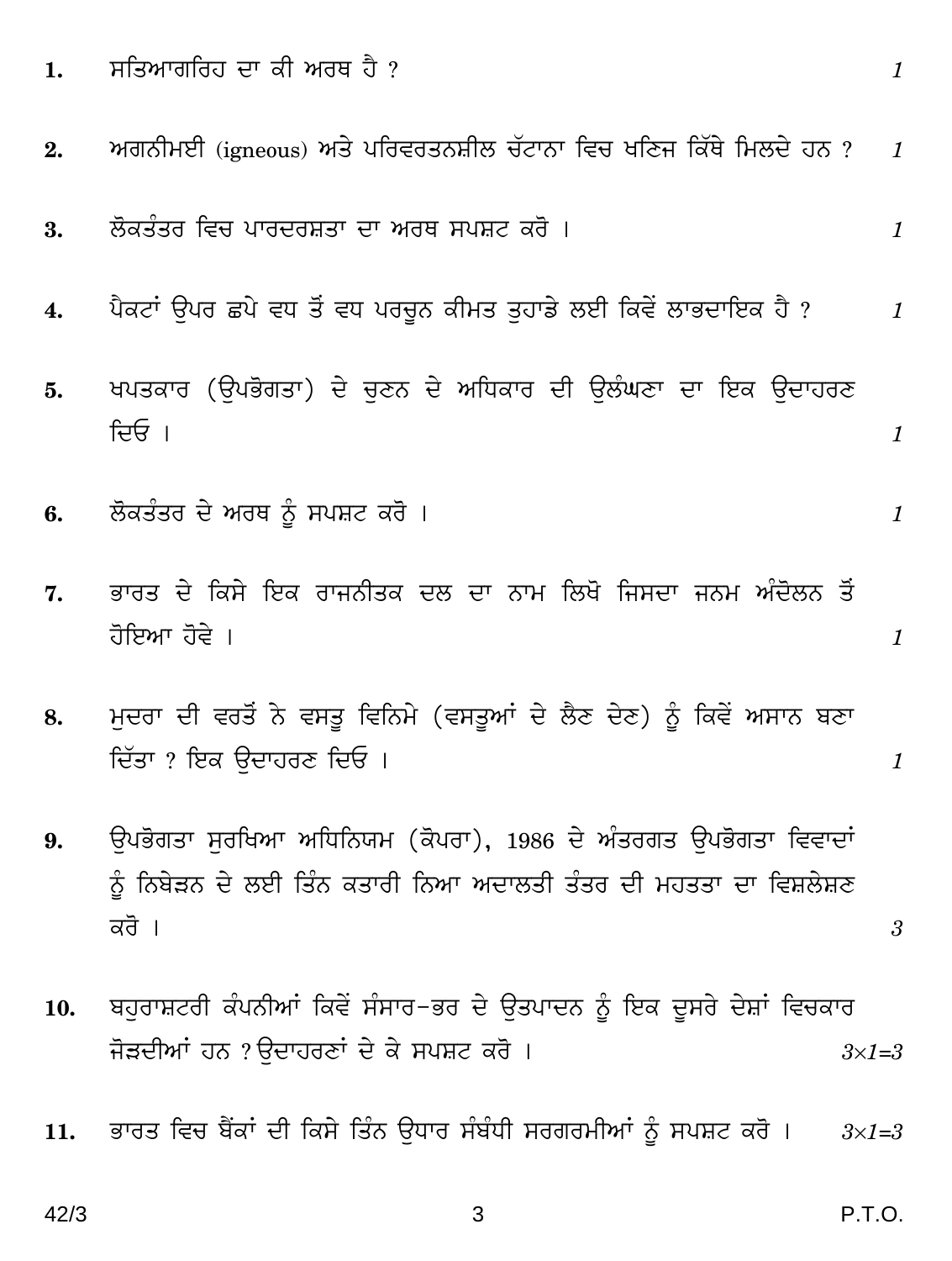- ਦਬਾਵ−ਸਮੂਹ ਅਤੇ ਅੰਦੋਲਨ ਕਿਵੇਂ ਲੋਕਤੰਤਰ ਨੂੰ ਮਜਬੂਤ ਕਰਦੇ ਹਨ ? ਸਪਸ਼ਟ ਕਰੋ । 3×1=3 12.
- ''ਭਾਰਤ ਵਿਚ ਖਣਿਜਾਂ ਦੀ ਵੰਡ ਅਸਮਾਨ (ਇਕ ਜਹੀ ਨਹੀਂ) ਹੈ ।'' ਉਦਾਹਰਣਾਂ ਦੇ ਕੇ 13. ਇਸ ਕਥਨ ਦੀ ਪੁਸ਼ਟੀ ਕਰੋ ।  $3\times1=3$
- 'ਸਨੈਹਰੀ ਚਤਰਭਜ' ਮਹਾਂ−ਰਾਜਮਾਰਗਾਂ ਦੀਆਂ ਕਿਸੇ ਤਿੰਨ ਵਿਸ਼ੇਸ਼ਤਾਵਾਂ ਦਾ ਮਲੰਕਣ 14. ਕਰੋ ।  $3\times1=3$
- ਲੋਕਤੰਤਰ ਵਿਚ ਵਿਰੋਧੀ ਪੱਖ ਰਾਜਨੀਤਕ ਦਲਾਂ ਦੀ ਭੂਮਿਕਾ ਦਾ ਵਿਸ਼ਲੇਸ਼ਣ ਕਰੋ ।  $15.$  $3\times1=3$
- 1830 ਦੇ ਦਹਾਕੇ ਵਿਚ ਯੁਰੋਪ ਵਿਚ ਆਈਆਂ ਕਿਸੇ ਤਿੰਨ ਆਰਥਕ ਮਸ਼ਕਲਾਂ ਦਾ ਵਰਣਨ 16. ਕਰੋ ।  $3\times1=3$

#### ਜਾਂ

ਸਿਖਿਆ ਦੇ ਖੇਤਰ ਵਿਚ ਫਰਾਂਸੀਸਿਆਂ ਨੂੰ ਵਿਯਤਨਾਮ ਵਿਚ ਆਈਆਂ ਕਿਸੇ ਤਿੰਨ ਸਮਸਿਆਵਾਂ ਦਾ ਵਰਣਨ ਕਰੋ ।

- ਲੋਕਤੰਤਰਾਤਮਕ ਵਿਵਸਥਾ ਤੋਂ ਕਿਹੜੇ ਮੱਲਾਂ ਦੇ ਅਧਾਰ ਤੇ ਇਹ ਉਮੀਦ ਕਰਨਾ ਉੱਚਤ ਹੈ 17. ਕਿ ਉਹ ਇਕ ਸਦਭਾਵਪੂਰਨ ਸਮਾਜਕ ਜੀਵਨ ਉਪਲਬਦ ਕਰਵਾਏਗੀ ? ਸਪਸ਼ਟ ਕਰੋ ।  $3\times1=3$
- ਫਰਵਰੀ, 1922 ਵਿਚ ਗਾਂਧੀਜੀ ਨੇ 'ਨਾਮਿਲਵਰਤਨ (ਅਸਹਿਯੋਗ) ਅੰਦੋਲਨ' ਨੰ ਵਾਪਿਸ 18. ਲੈਣ ਦਾ ਫੈਸਲਾ ਕਿੳਂ ਕੀਤਾ ? ਕੋਈ ਤਿੰਨ ਕਾਰਨ ਸਪਸ਼ਟ ਕਰੋ ।  $3\times1=3$
- 'ਸਵਿਨੇ ਅਵਗਿਆ ਅੰਦੋਲਨ' (ਸਿਵਲ ਨਾਫਰਮਾਨੀ ਅੰਦੋਲਨ) ਵਿਚ ਕਾਰੋਬਾਰੀ ਵਰਗ 19. ਦੀ ਭੂਮਿਕਾ ਦਾ ਮਲੰਕਣ ਕਰੋ ।

3

ਭਾਰਤ ਵਿਚ ਦਰਗ−ਬਸਤਰ−ਚੰਦਰਪਰ ਲੋਹਾ ਕੱਚੀ ਧਾਤ ਪੇਟੀ (ਖੇਤਰ) ਦੀਆਂ ਕਿਸੇ 20. ਤਿੰਨ ਵਿਸ਼ੇਸ਼ਤਾਵਾਂ ਦਾ ਵਰਣਨ ਕਰੋ ।  $3 \times 1 = 3$ 

4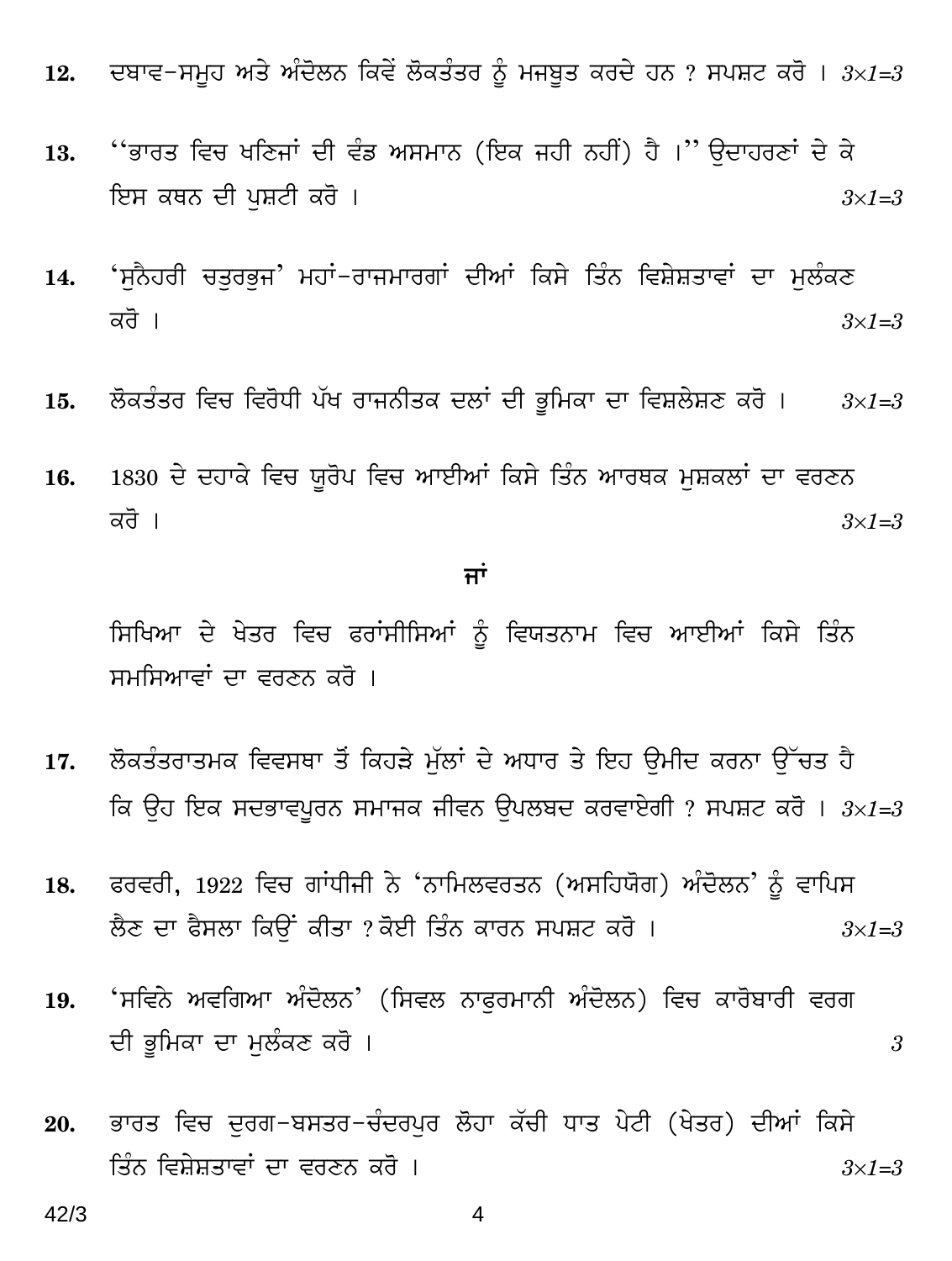- ਓਦਾਰੀਕਰਨ ਕਿਸ ਨੂੰ ਕਹਿੰਦੇ ਹਨ ? ਭਾਰਤੀ ਅਰਥ ਵਿਵਸਥਾ ਉਪਰ ਓਦਾਰੀਕਰਨ ਦੇ 21. ਕਿਸੇ ਚਾਰ ਪ੍ਰਭਾਵਾਂ ਦਾ ਵਰਣਨ ਕਰੋ ।  $1+4=5$
- ਛੁਆਛੁਤ ਦੀ ਸਮਸਿਆ ਨੂੰ ਖਤਮ ਕਰਨ ਦੇ ਲਈ ਗਾਂਧੀਜੀ ਦੇ ਰਾਹੀਂ ਕੀਤੀਆਂ ਗਈਆਂ 22. ਕੋਸਿਸਾਂ ਦੀ ਵਿਆਖਿਆ ਕਰੋ ।  $5\times1=5$
- ਭਾਰਤ ਵਿਚ ਉਦਯੋਗਾਂ ਦੀ ਸਥਾਨਕਤਾ ਨੂੰ ਪ੍ਰਭਾਵਤ ਕਰਨ ਵਾਲੇ ਕਿਸੇ ਪੰਜ ਕਾਰਕਾਂ ਦੀ 23. ਪਰਖ ਕਰੋ ।  $5\times1=5$
- ਭਾਰਤੀ ਅਰਥ ਵਿਵਸਥਾ ੳਪਰ ਵਿਸ਼ਵੀਕਰਨ ਦੇ ਕਿਸੇ ਪੰਜ ਸਕਾਰਾਤਮਕ ਪ੍ਰਭਾਵਾਂ ਦਾ 24. ਵਿਸ਼ਲੇਸ਼ਣ ਕਰੋ ।  $5\times1=5$
- ''ਰਾਸ਼ਟਰਵਾਦ ਦੀ ਪੈਹਲੀ ਸਪਸ਼ਟ ਅਭਿਵਿਅਕਤੀ 1789 ਵਿਚ 'ਫਰਾਂਸੀਸੀ ਕਰਾਂਤੀ' ਦੇ 25. ਨਾਲ ਹੋਈ ।'' ਇਸ ਕਥਨ ਦੀ ਪਰਖ ਕਰੋ ।  $5\times1=5$

#### ਜਾਂ

ਉਨ੍ਹਾਂ ਕਾਰਨਾਂ ਦੀ ਪਰਖ ਕਰੋ ਜਿਨ੍ਹਾਂ ਨੇ ਅਮੇਰਿਕਾ ਨੂੰ ਵਿਯਤਨਾਮ ਦੇ ਵਿਰਧ ਯੱਧ ਤੋਂ ਹਟਣ ਦੇ ਲਈ ਮਜਬਰ ਕੀਤਾ ।

- ''ਸਾਰੇ ਦੇਸ਼ਾਂ ਅਤੇ ਸਾਰੇ ਹਾਲਾਤਾਂ ਵਿਚ ਕੋਈ ਭੀ ਦਲੀ ਵਿਵਸਥਾ ਆਦਰਸ਼ ਨਹੀਂ ਹੈ ।'' 26. ਕਥਨ ਦਾ ਵਿਸ਼ਲੇਸ਼ਣ ਕਰੋ ।  $5\times1=5$
- ਭਾਰਤੀ ਅਰਥ ਵਿਵਸਥਾ ਵਿਚ ਰਸਾਇਣ ਉਦਯੋਗ ਦੀ ਭੂਮਿਕਾ ਦਾ ਵਿਸ਼ਲੇਸ਼ਣ ਕਰੋ।  $5\times1=5$ 27.
- ਲੋਕਤੰਤਰ ਦੀਆਂ ਕਿਸੇ ਪੰਜ ਵਿਸ਼ੇਸ਼ਤਾਵਾਂ ਦਾ ਵਰਣਨ ਕਰੋ । 28.  $5\times1=5$

 $42/3$ 

P.T.O.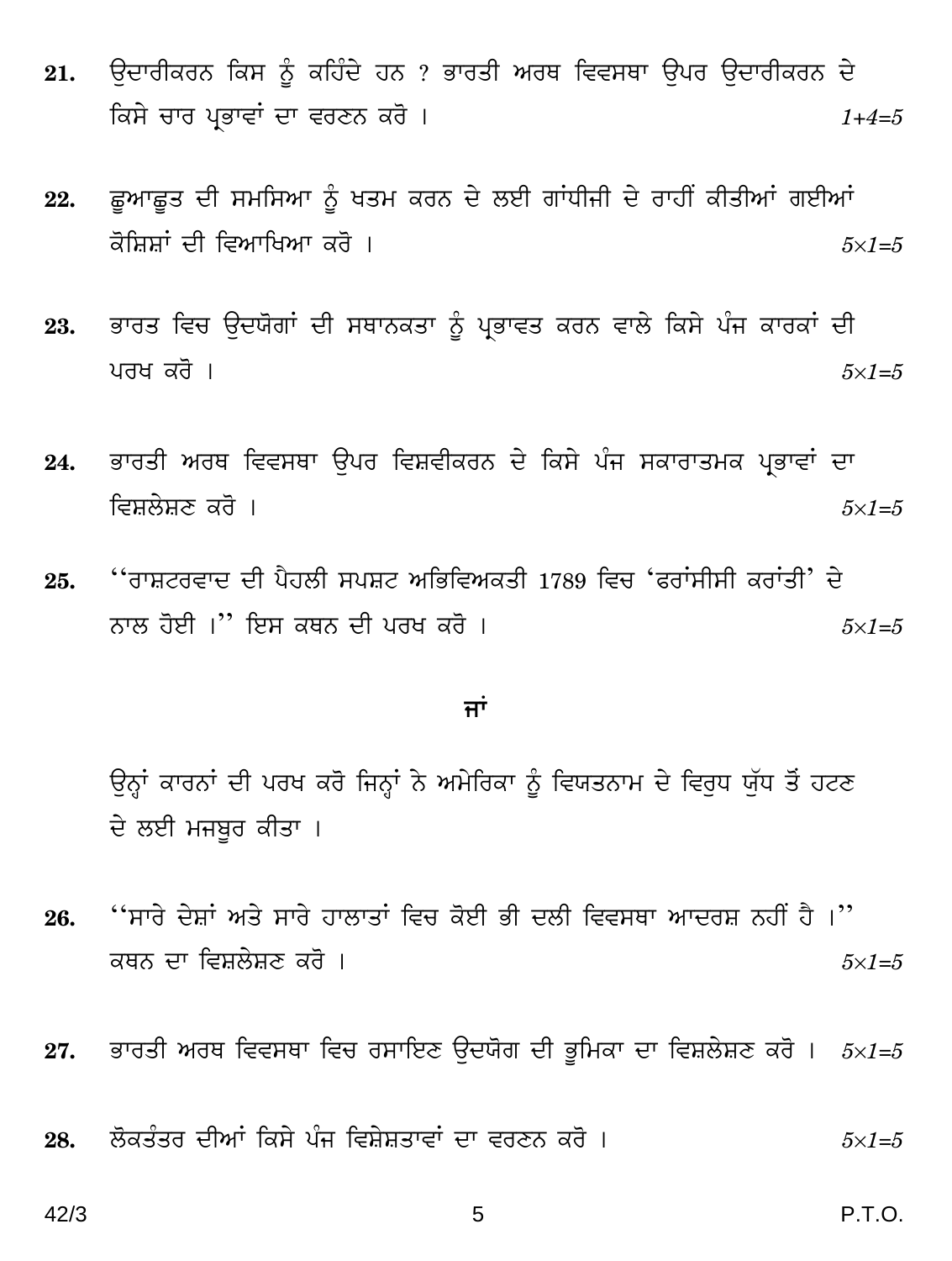- ਤਿੰਨ ਲੱਛਣਾਂ A, B ਅਤੇ C, **ਭਾਰਤ** ਦੇ ਦਿੱਤੇ ਹੋਏ ਰਾਜਨੀਤਕ ਰੇਖਾ ਮਾਨਚਿੱਤਰ (ਪੰਨਾ 29. 9 ਤੇ) ਵਿਚ ਅੰਕਿਤ ਕੀਤੇ ਗਏ ਹਨ । ਇਨ੍ਹਾਂ ਲੱਛਣਾਂ ਨੂੰ ਹੇਠ ਦਿੱਤੀ ਜਾਣਕਾਰੀ ਦੀ ਮਦਦ ਨਾਲ ਪਛਾਣੋ ਅਤੇ ਇਨ੍ਹਾਂ ਦੇ ਸਹੀ ਨਾਮ, ਮਾਨਚਿੱਤਰ ਵਿਚ ਖਿੱਚੀਆਂ ਹੋਈਆਂ ਰੇਖਾਵਾਂ ਤੇ ਲਿੱਖੋ :  $3\times1=3$ 
	- ਉਹ ਨਗਰ ਜੋ ਜਲਿਆਂਵਾਲਾ ਬਾਗ ਦੇ ਕਤਲੇਆਮ ਨਾਲ ਜੜਿਆ ਹੈ ।  $A<sub>1</sub>$
	- ਉਹ ਥਾਂ ਜਿਥੇ ਭਾਰਤੀ ਰਾਸ਼ਟਰੀ ਕਾਂਗਰੇਸ ਦਾ ਅਜਲਾਸ (ਅਧਿਵੇਸ਼ਨ) ਹੋਇਆ  $B<sub>1</sub>$ ਸੀ ।
	- ਉਹ ਥਾਂ ਜਿਥੇ ਗਾਂਧੀਜੀ ਨੇ ਨਮਕ ਕਨੂੰਨ ਤੋੜਿਆ ਸੀ ।  $C_{\cdot}$
- ਨੋਟ: ਹੇਠ ਲਿਖਿਆ ਪ੍ਰਸ਼ਨ ਕੇਵਲ **ਦ੍ਰਿਸ਼ਟੀ ਵਿਕਲਾਂਗ ਪ੍ਰੀਖਿਆਰਥੀਆਂ** ਦੇ ਲਈ ਪ੍ਰਸ਼ਨ ਸੰਖਿਆ 29 ਦੇ ਥਾਂ ਬਦਲਵੇਂ ਪ੍ਰਸ਼ਨ ਹਨ :
	- (29.1) ਜਲਿਆਂਵਾਲਾ ਬਾਗ ਦੀ ਘਟਨਾਂ ਨਾਲ ਜੜੇ ਸ਼ਹਿਰ ਦਾ ਨਾਮ ਲਿੱਖੋ ।
	- (29.2) ਉਸ ਰਾਜ ਦਾ ਨਾਮ ਲਿੱਖੋ ਜਿੱਥੇ ਨੀਲ ਦੀ ਖੇਤੀ ਕਰਨ ਵਾਲਿਆਂ ਨੇ ਸਤਿਆਗ੍ਰਹਿ ਕੀਤਾ ਸੀ ।
	- (29.3) ਉਸ ਥਾਂ ਦਾ ਨਾਮ ਲਿੱਖੋ ਜਿੱਥੇ ਗਾਂਧੀਜੀ ਨੇ ਨਮਕ ਕਨੂੰਨ ਤੋੜਿਆ ਸੀ ।  $3\times1=3$
- <mark>ਭਾਰਤ</mark> ਦੇ ਦਿੱਤੇ ਗਏ ਰਾਜਨੀਤਕ ਰੇਖਾ ਮਾਨਚਿੱਤਰ (ਪੰਨਾ 11 ਤੇ) ਵਿਚ ਹੇਠ ਲਿਖਿਆਂ ਨੰ 30. ਢੁਕਵੇਂ ਚਿਨਹਾਂ ਨਾਲ ਦਰਸਾਓ ਅਤੇ ਉਨ੍ਹਾਂ ਦੇ ਨਾਮ ਲਿੱਖੋ :  $3\times1=3$ 
	- ਨਰੋਰਾ ਆਣਵਿਕ ਉਰਜਾ ਸੰਯੰਤ੍ਰ (ਨਿਯੁਕਲਿਅਰ ਪਾਵਰ ਪਲਾਂਟ)  $A<sub>1</sub>$
	- ਤੁਤੀਕੋਰਿਨ ਪ੍ਰਮੁਖ ਸਮੁੰਦਰੀ ਬੰਦਰਗਾਹ **B.**
	- ਭਿਲਾਈ ਲੋਹਾ ਅਤੇ ਅਸਪਾਤ ਕਾਰਖਾਨਾ  $C_{\cdot}$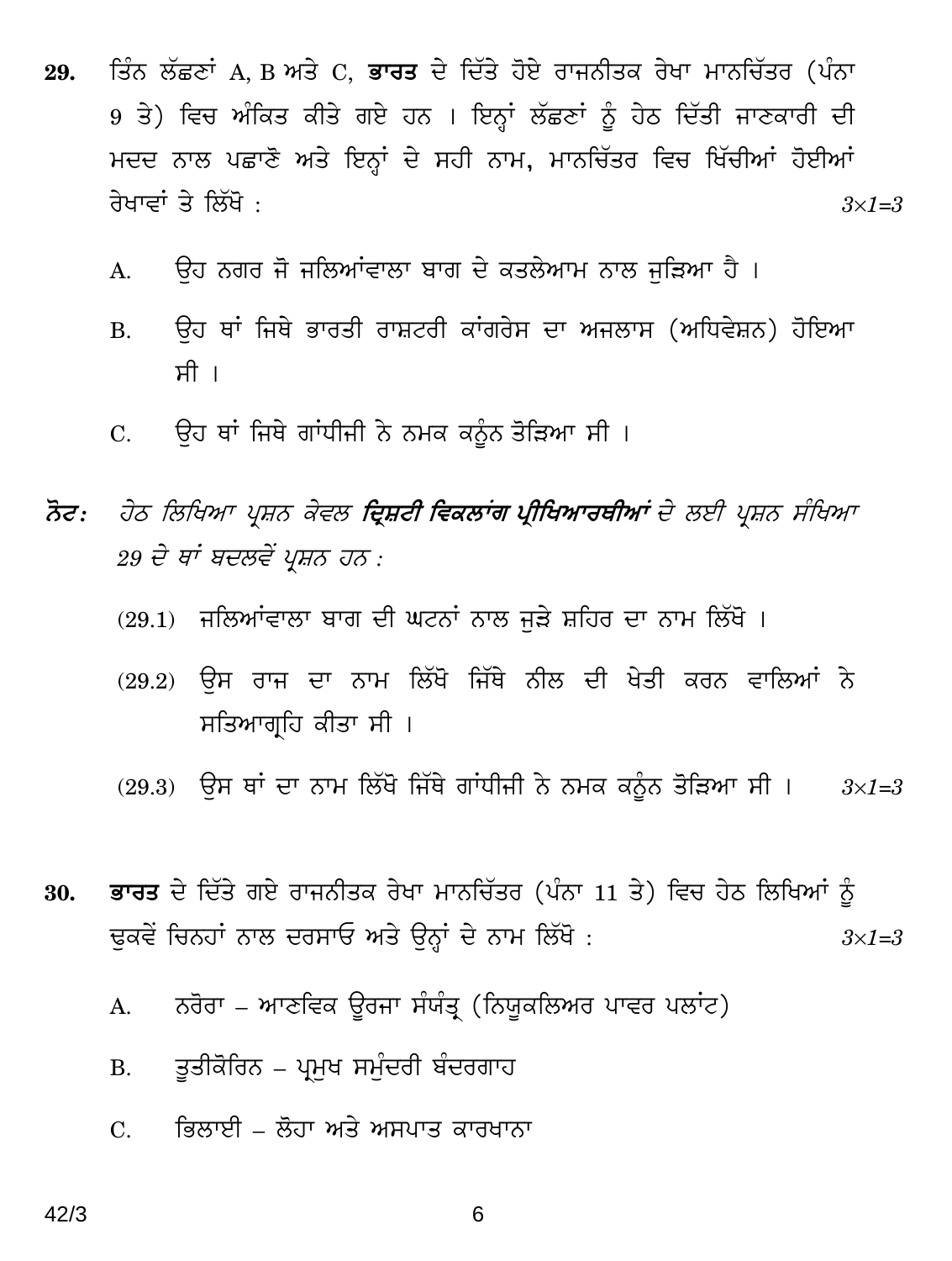- ਨੋਟ: ਹੇਠ ਲਿਖਿਆ ਪ੍ਰਸ਼ਨ ਕੇਵਲ **ਦ੍ਰਿਸ਼ਟੀ ਵਿਕਲਾਂਗ ਪ੍ਰੀਖਿਆਰਥੀਆਂ** ਦੇ ਲਈ ਪ੍ਰਸ਼ਨ ਸੰਖਿਆ 30 ਦੇ ਥਾਂ ਬਦਲਵੇਂ ਪ੍ਰਸ਼ਨ ਹਨ :
	- (30.1) ਉਸ ਰਾਜ ਦਾ ਨਾਮ ਲਿੱਖੋ ਜਿੱਥੇ ਨਰੋਰਾ ਆਣਵਿਕ ਉਰਜਾ ਸੰਯੰਤ੍ਰ (ਨਿਯੁਕਲਿਅਰ ਪਾਵਰ ਪਲਾਂਟ) ਸਥਿਤ ਹੈ।
	- (30.2) ਉਸ ਰਾਜ ਦਾ ਨਾਮ ਲਿੱਖੋ ਜਿੱਥੇ ਤੁਤੀਕੋਰਿਨ ਸਮੁੰਦਰੀ ਬੰਦਰਗਾਹ ਸਥਿਤ ਹੈ।
	- (30.3) ਭਿਲਾਈ ਲੋਹਾ ਅਤੇ ਅਸਪਾਤ ਕਾਰਖਾਨਾ ਕਿਸ ਰਾਜ ਵਿਚ ਸਥਿਤ ਹੈ ?  $3\times1=3$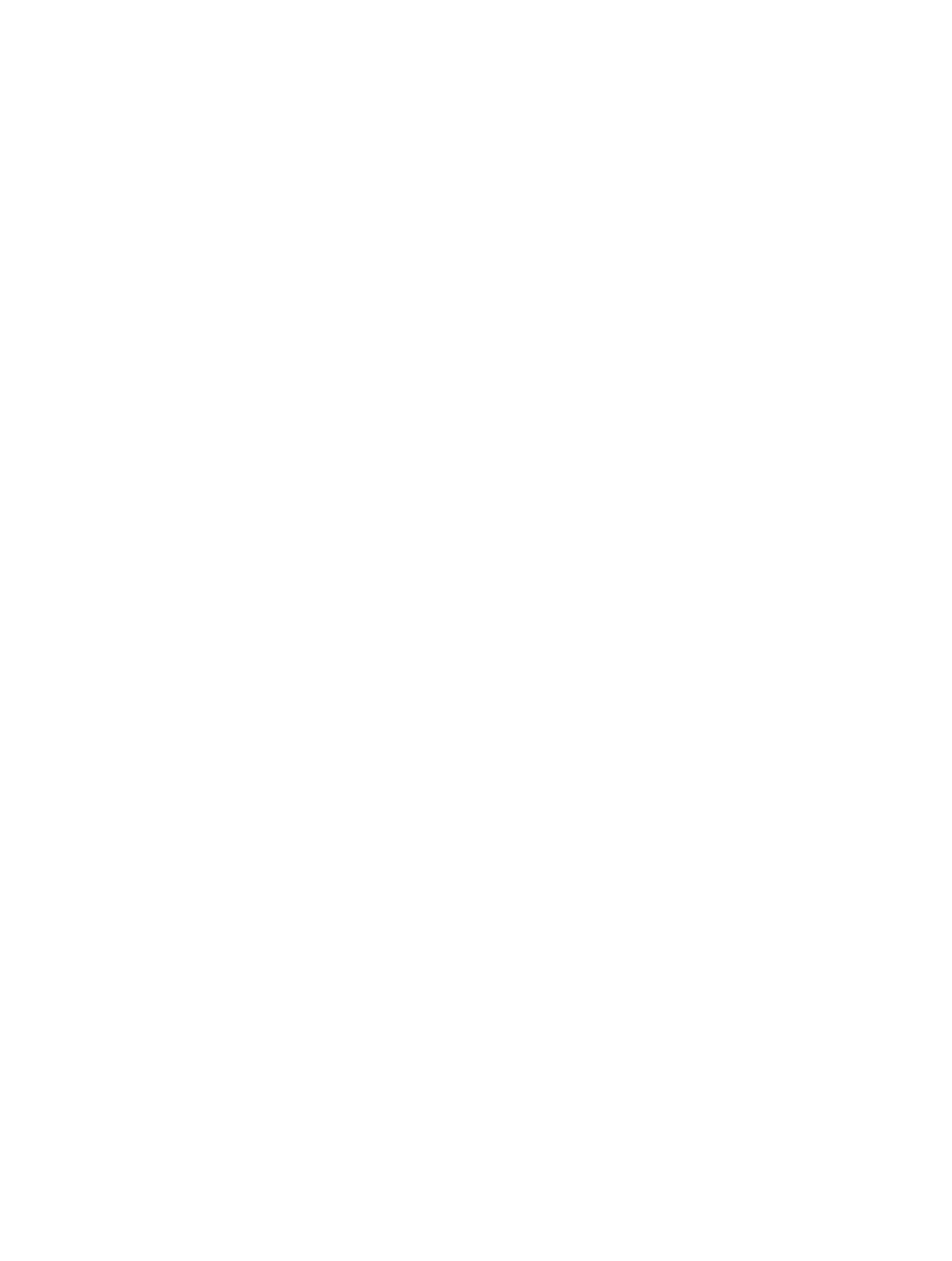# $\overline{a}$ ਭਾਰਤ ਦਾ ਰੇਖਾ ਮਾਨਚਿੱਤਰ (ਰਾਜਨੀਤਕ)

## **Outline Map of India (Political)**